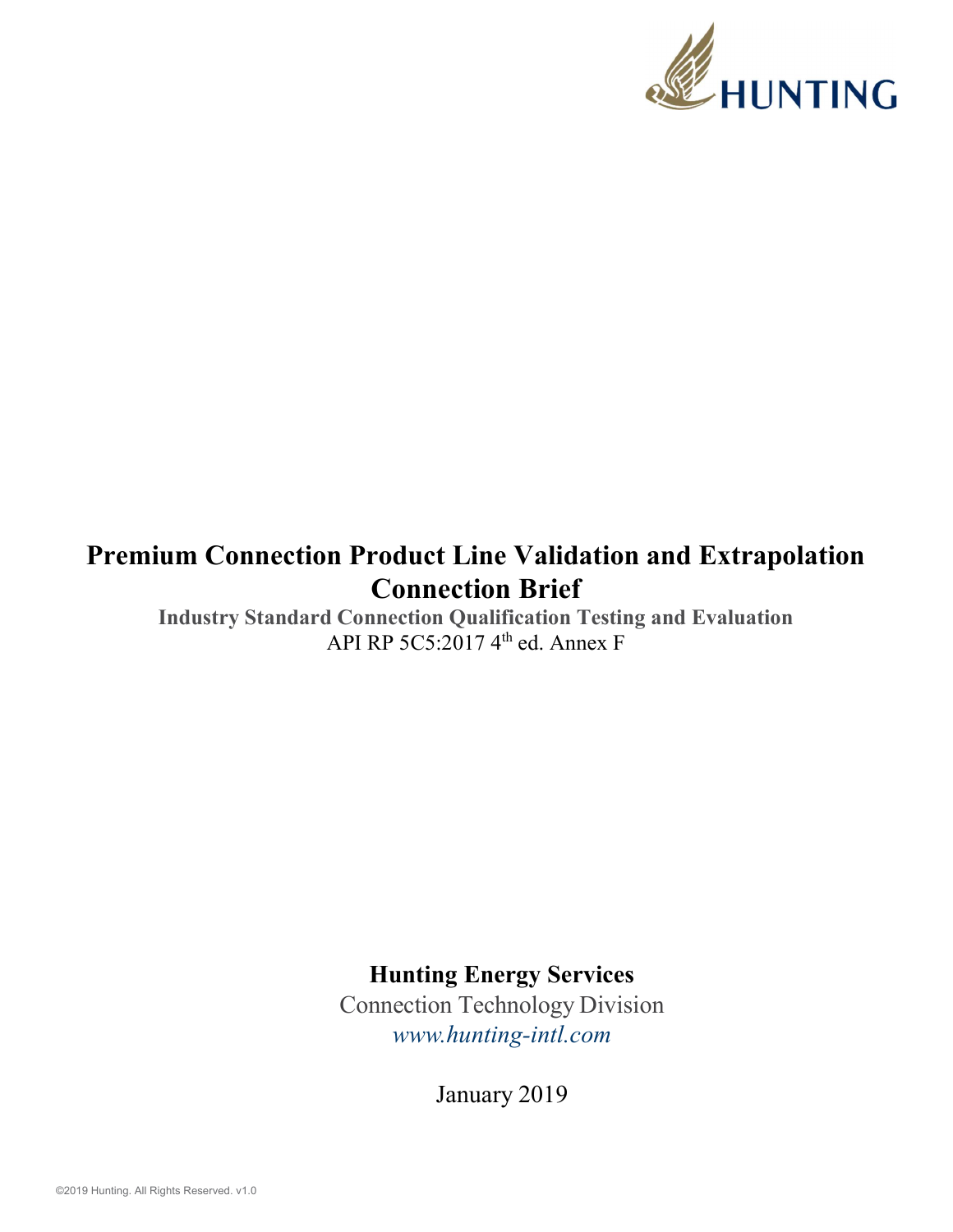

The evaluation of connection performance is a vital part of a reliable casing or tubing well design for the oil and natural gas industry. Tubing and casing connections are subject to loads that include internal pressure, external pressure, axial tension, axial compression, bending, torsion, transverse forces, and temperature change. The magnitude and combination of these loads will result in various pipe body and connection failure modes. Experimental testing and analytical evaluation of these loads are essential to validating a connection performance envelope.

Hunting has standardized on API RP 5C5 Fourth Edition, January 2017 for the experimental testing and validation of casing and tubing connection performance. API RP 5C5 defines tests to determine the galling tendency, sealing performance and structural integrity of threaded casing and tubing connections. API RP 5C5 considers a range of performance parameters and applies test and limit loads under conditions targeting the extremes of those parameters. Testing of the extremes of the performance parameters ensures that production meets or exceeds the performance of the tested connections.

As experimental testing in accordance with API RP 5C5 is costly and time consuming, product line validation and extrapolation/interpolation of connection designs fully tested have significant benefits. API recognizes that fullscale physical testing on every diameter, mass, and grade within a product line is not practical and not necessary to define connection performance. API RP 5C5 Annex F provides a framework for product line validation and extrapolation/interpolation of connection designs.

Hunting Energy Service Connection Technology Division has established guidelines for product line validation through the interpolation and extrapolation of completed full scale physical connection testing compliant with API RP 5C5 Annex F.

Interpolation: The results from the fully tested connections can be interpolated to different size and weight combinations provided the interpolation regions are bound by full-scale testing at the highest t/D ratio connections and by reduced specimen testing or analytical (FEA) analysis at the lower t/D connections. The Interpolated region shall be bound by straight lines connecting the interpolated region. Refer to Product Line Validated by Interpolated Testing results.

**Extrapolation:** The results from the fully tested connections can be extrapolated to different size and weight combinations within one API OD (above and below), provided the t/D ratio is not greater than the tested connection and not lower than 50% of the original tested connection. Testing results can also be extrapolated to interchangeable connections, regardless of t/D ratio. Refer to Product Line Validated by Extrapolated Testing results.

The extrapolated and/or interpolated connection's validated performance envelope shall be limited to the lowest percent Pipe VME/ CEE for the tested connection, and/or API 5C3 collapse. The pressure ratings and the CAL test of those size/weight combinations extended by extrapolation shall not be greater than that successfully demonstrated during full-scale testing. A minimum two specimen test relative to the original full CAL test is needed to increase the maximum service pressure due to either increased material grade or wall thickness. Extrapolation and Interpolation guidelines can be applied from the reduced specimen testing. Both Interpolation and Extrapolation of full-scale tested connections may be used in conjunction for Product Line Validation. Refer to Product Line Validated Testing results.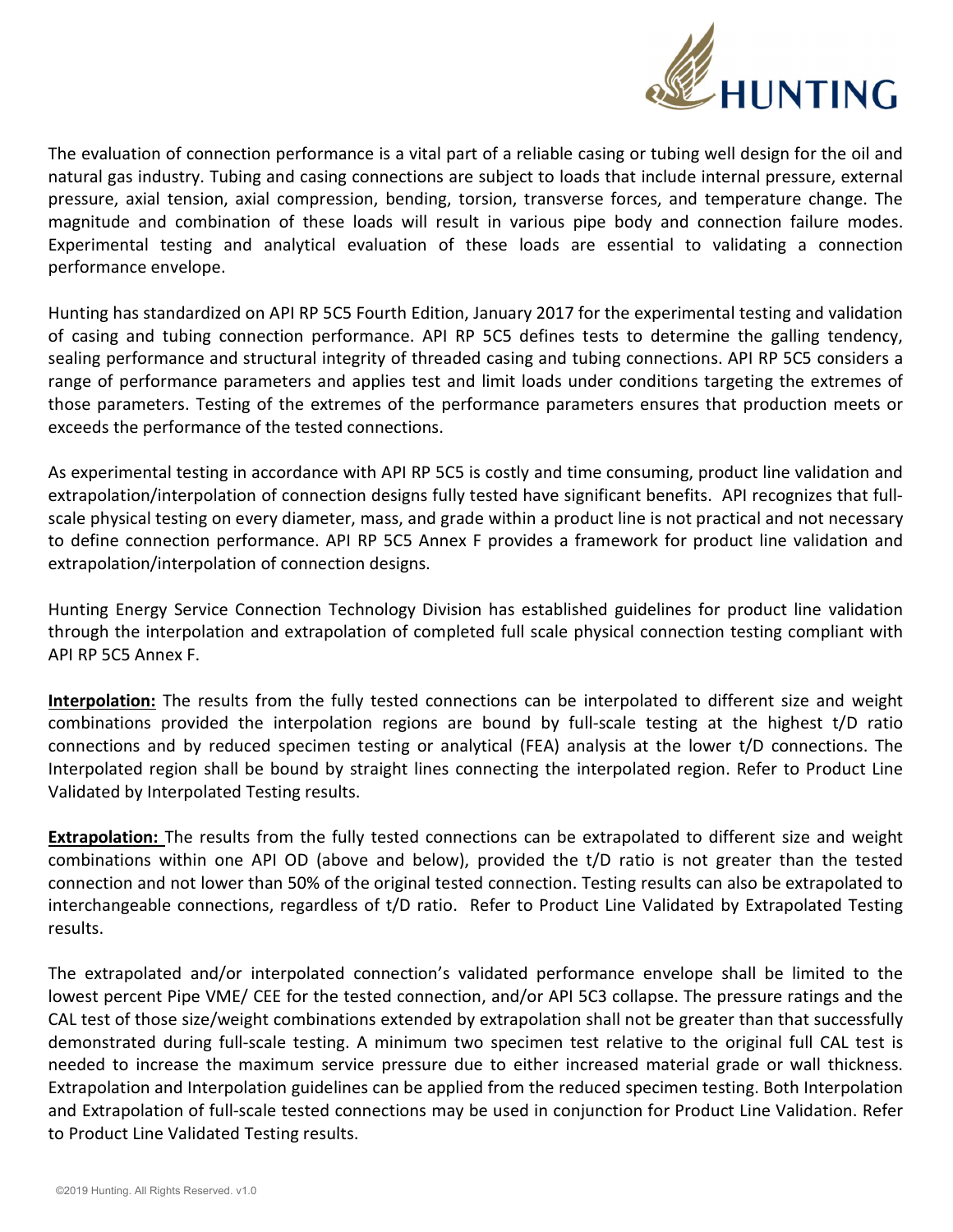



Product Line Validation by Interpolated Testing Results



Product Line Validation by Extrapolated Testing Results